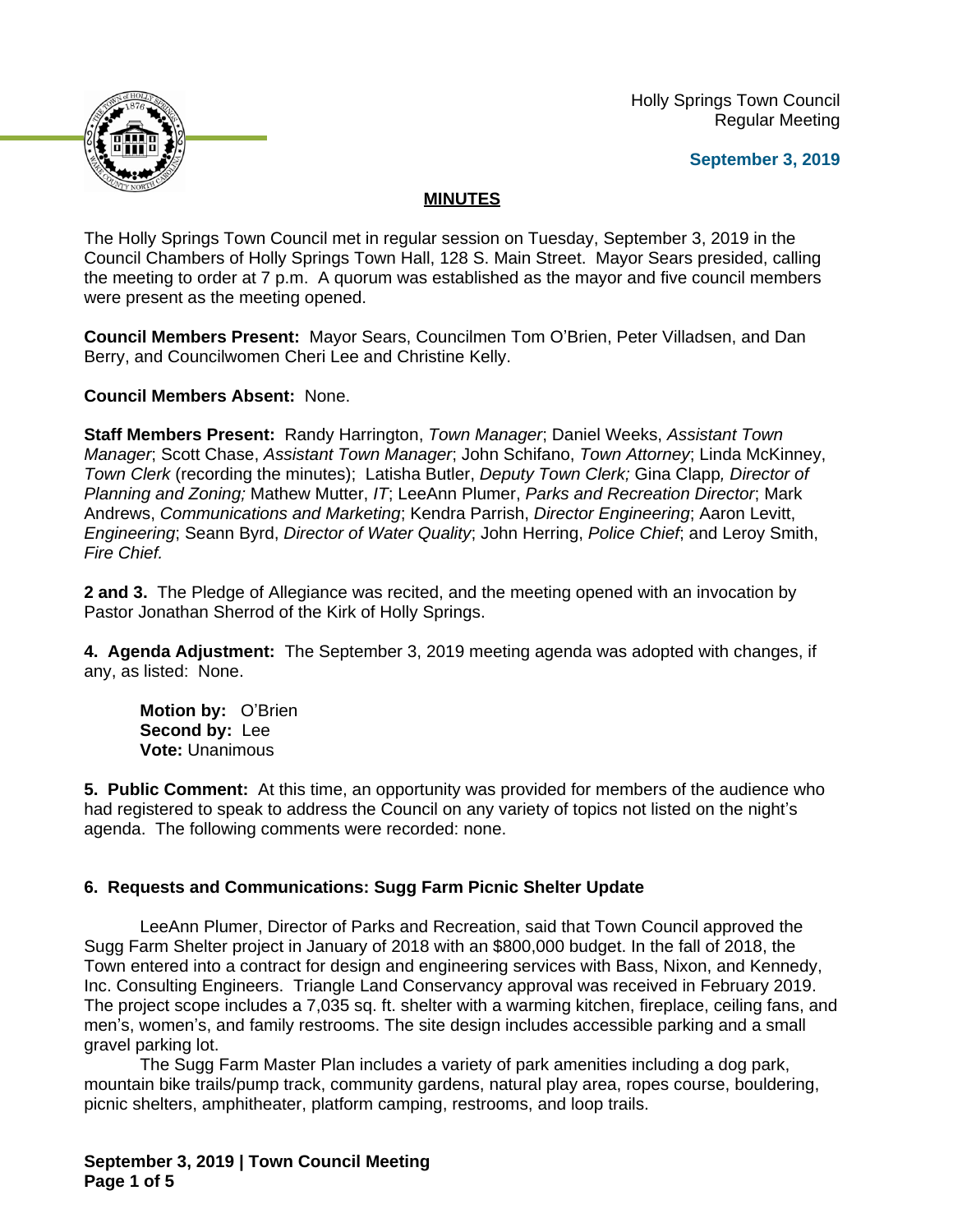She said that staff updated Town Council on this project in May 2019, prior to seeking bids for construction. Two rounds of bids were required, as no bids were received during the first round. Three bids were received on August 21, 2019 in the approximate amounts of \$1.9M, \$1.9M, and \$1.4M. The project budget was set at \$800,000, and the available balance is \$747,039. This leaves a short fall of approximately \$652,961, if the lowest bid is accepted.

Given the large difference between budget and bids, staff is evaluating next steps. Possible courses of action are:

- 1. Accept the low bid in the amount of \$1.4M and request additional funds from the Parks & Recreation Reserve fund to cover the difference.
- 2. Reduce the scope of work to decrease the cost. This may still exceed the original budgeted amount of \$800,000. Possible considerations include removing the catering kitchen, eliminating the fireplace, and/or changing wood & stone finishes to metal & concrete standard finishes.
- 3. Keep restrooms and accessible parking, and remove the shelter from the project. Consider an alternate amenity from the Sugg Farm Master Plan to serve the community. Possibilities include adding one of the following features: dog park, mountain bike trail, or natural play area.
- 4. Only construct restrooms and the accessible parking portion of the project. Return unused project funding, if any, to Parks & Recreation Reserve fund.

Ms. Plumer said that staff is still collecting financial information from the construction company and will bring it to the Parks & Recreation Committee for consideration, and then back to Council at a later date. Council asked questions about how much money fees might bring in to offset any of these costs.

Councilwoman Lee asked if the scope, was reduced could these things be added back later. Ms. Plumer said it would depend on which options were eliminated. The fireplace would cost more to add later, but the space for the catering kitchen would be left as an empty shell and could be finished out at a later date.

There was discussion about timelines, which options could be done, and how it would interact with other projects.

**Action:** None.

# **7. Consent Agenda**

The Council approved a motion to approve all items on the Consent Agenda. The motion carried following a motion by Councilman O'Brien, a second by Councilman Berry, and a unanimous vote. The following actions were affected:

7a. Minutes – The Council approved minutes of the Council business meeting held August 20, 2019.

7b. Town Hall HVAC Controls and Software Update – The Council awarded a contract to Piedmont Service Group to install new controls and update software for the aging HVAC system at Town Hall.

# **8. NEW BUSINESS**

# **8a. Wake County Groundwater Resource Study**

LeeAnn Plumer, Director of Parks and Recreation said that Parks and Recreation said she was contacted by Wake County Environmental Services on July 22, 2019 seeking inactive groundwater wells for a study to assess and characterize the county's groundwater availability. The area east of Hwy 55 and south of Holly Springs Rd. was identified as a gap in a countywide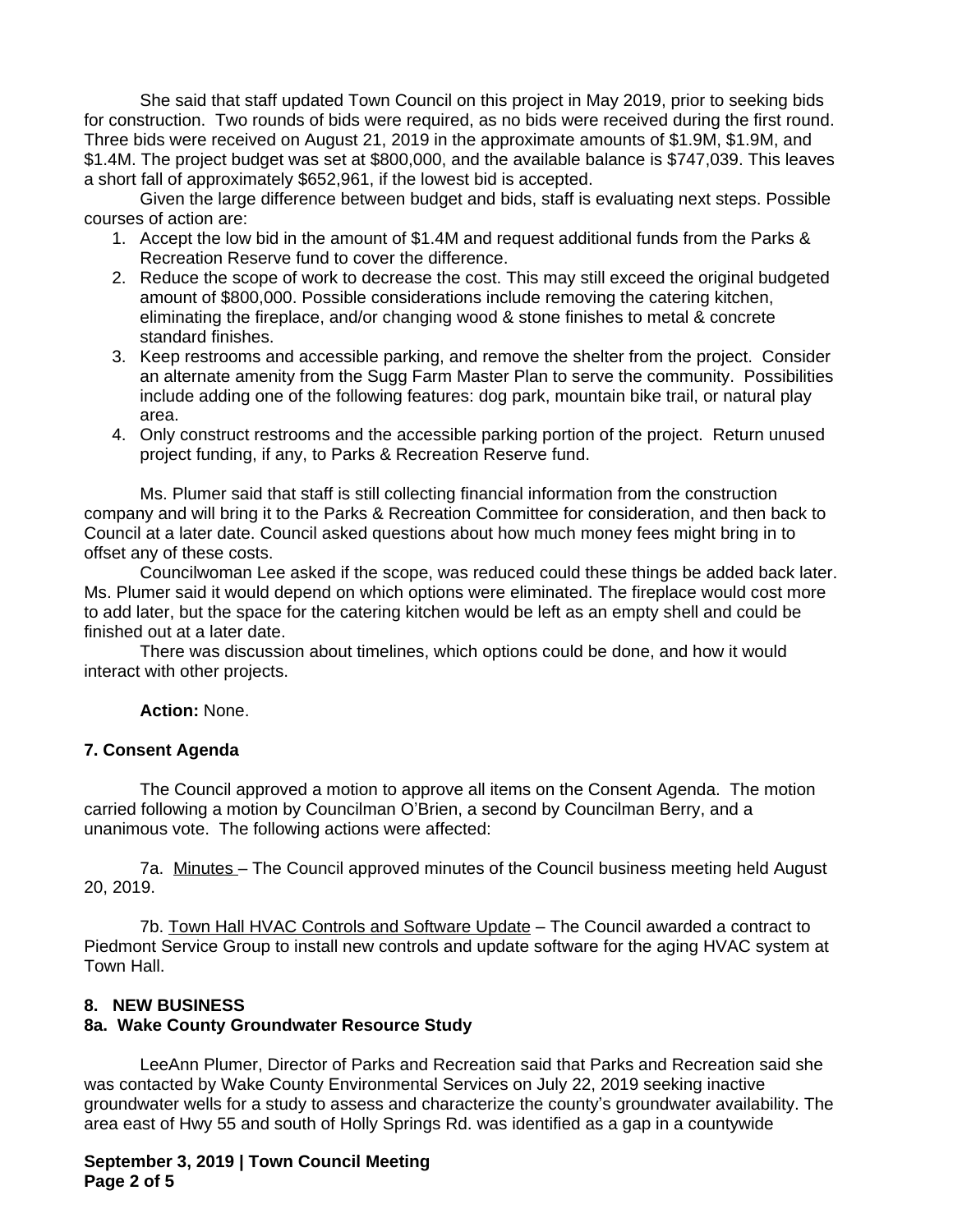network. Since no inactive wells were identified, Wake County has requested to drill a well for the purpose of studying ground water availability. A site visit to Womble Park was conducted to assess suitability in terms of access for drilling and monitoring, and general safety and security of the well and equipment from intentional or accidental tampering.

Nancy Daly, Wake County Water Resources Manager, presented an overview of the groundwater resource study which is anticipated to assess and characterize the county's groundwater availability and the county's ability to plan for a sustainable supply of drinking water for all residents of Wake County. As part of the study, Wake County and USGS are developing a groundwater monitoring network and have identified a location at Womble Park as a part of that network. She said that they are requesting permission to drill a 6" diameter well, approximately 200 feet in depth at Womble Park, at no cost to the Town. The Town will have access to the data. The well would be equipped with automated water level monitoring equipment and be checked quarterly by USGS. Information obtained by the monitoring well network will develop a groundwater flow model to support water resource planning within the county. The monitoring will occur over a fiveyear period. The agreement when fully executed shall remain in full force for five (5) years unless terminated earlier by USGS upon sixty (60) days written notice. Additionally, the USGS or the landowner may terminate the agreement at any time with six (6) months written notice to the other party. The well can be drilled in a day or two, with a week to install the monitoring equipment.

Benefits to the Town include access to long-term data, the opportunity for public education and outreach, and the chance to contribute to water resource planning for future generations.

**Action:** Motion to authorize the request to utilize Womble Park as a monitoring site for Wake County & the United States Geological Survey (USGS) groundwater resource study.

**Motion by**: Lee **Second by**: O'Brien **Vote:** Unanimous.

#### **8b. Board of Adjustment Mid-term Appointment**

Linda McKinney, Town Clerk, said that Tom McKay resigned from the Board of Adjustment on August 6, 2019 creating a vacancy for an in-town alternate member, for a term ending February 29, 2020. The vacancy was advertised in accordance with the Board Appointment Policy Statement and two applications were received. Council reviewed the applications and voted by ballot. Deputy Clerk Latisha Butler tabulated the ballots and the applicants received the following number of votes:

Jayson Greene - 5 Andrew Hartman - 0

**Action:** Motion to appoint Jayson Greene as in-town alternate member of the Board of Adjustment for a term ending February 29, 2020.

**Motion by**: O'Brien **Second by**: Lee **Vote:** Unanimous. *A copy of the ballots cast are attached to these minutes.*

#### **8c. Civil Emergency Ordinance**

Randy Harrington, Town Manager, said that N. C. General Statutes 166A-19.22 and 166A-19.31 authorize local governments to declare states of emergency, when needed, provided there is an authorizing ordinance. The statute defines "emergency" as "any occurrence or imminent threat of widespread severe damage, injury, or loss of life or property resulting from any natural or man-made accidental, military, paramilitary, terrorism, weather-related, public health, explosion-

**September 3, 2019 | Town Council Meeting Page 3 of 5**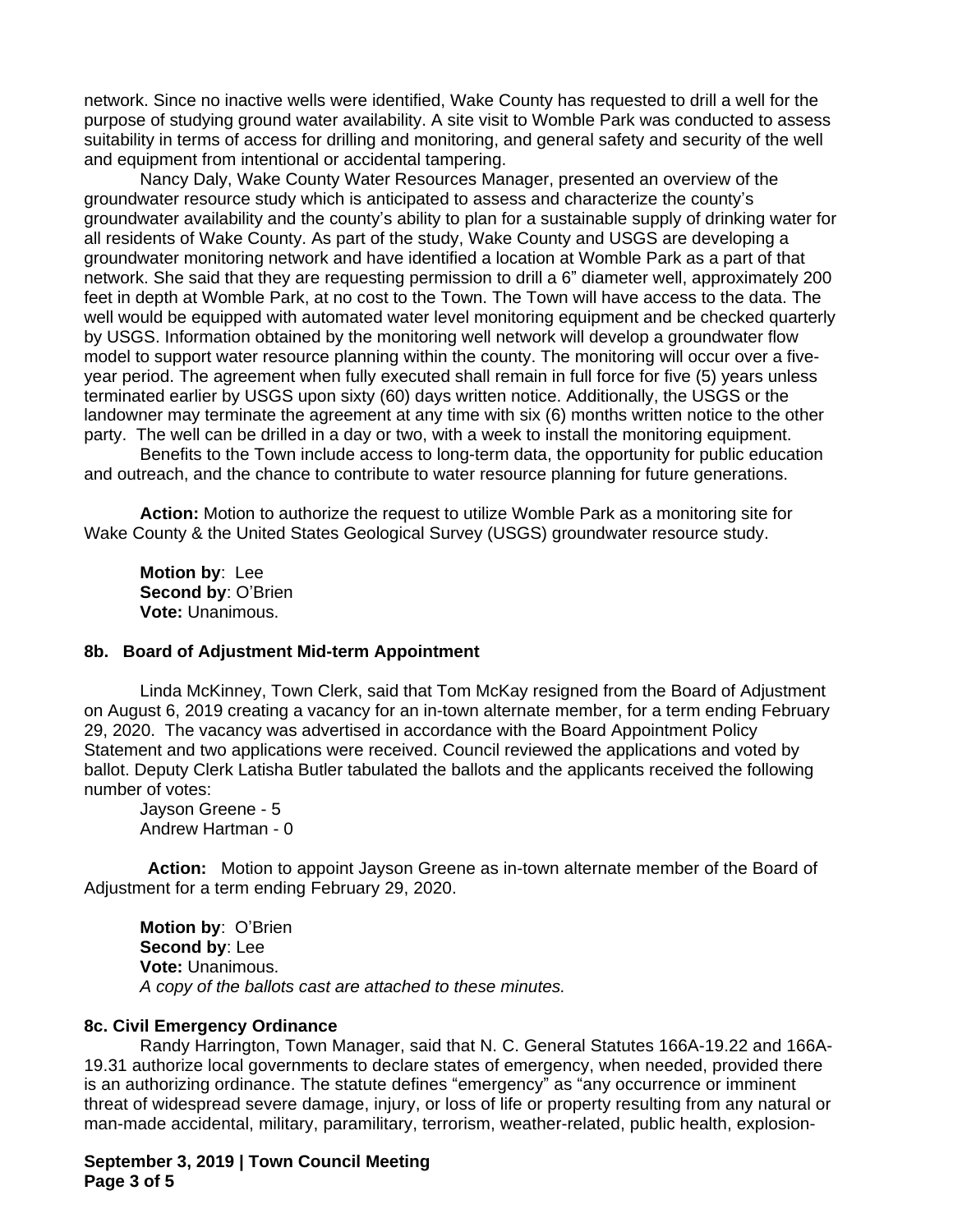related, riot-related cause, or technological failure or accident, including, but not limited to, a cyber incident, an explosion, a transportation accident, a radiological accident, or a chemical or other hazardous material incident." This ordinance is required in order to issue a State of Emergency. Certain federal (FEMA) assistance is predicated upon having a State of Emergency issued at the time of the event.

He said that North Carolina General Statutes allow local governments to declare civil emergencies in the event of significant natural or man-made disasters. In many North Carolina cities/towns, this authority is delegated to the Mayor by the city/town council. The Holly Springs Town Council has not formally delegated this authority to the Mayor. The Ordinance will give authorization to the mayor to make an emergency declaration when he or she receives a written recommendation to do so by the town manager (following the town manager's consultation with the Police and Fire Chiefs). The ordinance allows the declaring of a curfew, mandatory evacuation, or other actions necessary to maintain safety and order during an emergency. The Ordinance streamlines the ability for the Town to ensure public safety and order that may be required during a State of Emergency.

There was discussion about the ability of a mayor pro tem to act in the absence of the mayor, and the Council having a special meeting if neither was available. Mayor Sears pointed out that this was similar to the statutes in neighboring towns.

**Action:** Motion to adopt Ordinance 19-09, authorizing a Mayor to issue a declaration of Civil Emergency.

**Motion by**: Berry **Second by**: Lee **Vote:** Unanimous. *A copy of Ordinance 19-09 is attached to these minutes.*

#### **8d. Carolina Springs Developer Agreement Partial Assignment**

John Schifano, Town Attorney, said the Town Council approved the Carolina Springs reimbursement agreement, dated June 1, 2019, on May 7, 2019. The reimbursement agreement provides certain infrastructure reimbursements for the 340,000 to 1,020,000 square feet of nonresidential and 1700 units of residential, provides for the dedication of a new 25 acre park, and provides land for a new town fire station (to be purchased by the town). The request for assignment from the developer does not change the infrastructure reimbursement provisions of the original agreement.

He said that this request is for a partial assignment of the developer's infrastructure reimbursement agreement for the residential portion of Carolina Springs Planned Unit Development to Lennar. The current developer, Shenandoah Homes is proposing to allow Lennar to develop the residential portion and retain for itself the commercial portion. Shenandoah would still handle reimbursements and credits due under the agreement and the Town would not need to administer more than one developer agreement. The parties agree that the town would not be responsible for any allocation between Shenandoah and Lennar, and the parties would hold the town harmless in the event of a dispute.

Councilwoman Lee asked if Shenandoah was passing along the information about Council's requests to Lennar. David Stallings from Shenandoah said that every promise they made to Council would be performed by Lennar. He said that the Master Plan is still in the process of being approved and the Town would have "many bites of the apple" left. Once the site plans are approved, then they will divide which properties will be built by Lennar and which by Shenandoah. He said they have had many meetings with Lennar discussing what their vision is for this development and that they understand the things the Town wants. Mr. Stallings outlined the current status of the ice plex, the plan for beginning the project, and how the ownership will be divided between Shenandoah and Lennar.

**September 3, 2019 | Town Council Meeting Page 4 of 5**